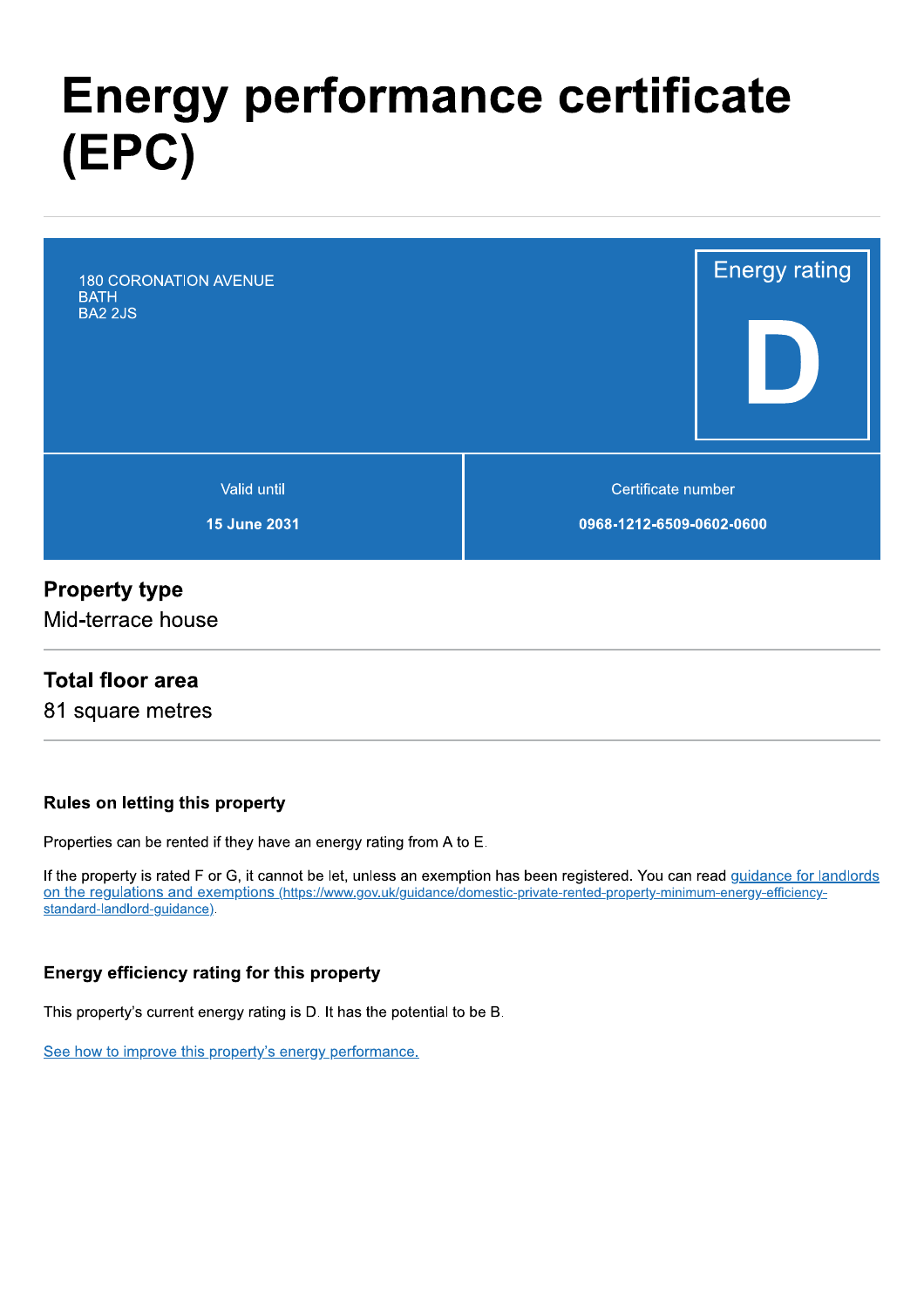| <b>Score</b> | <b>Energy rating</b> | <b>Current</b> | <b>Potential</b> |
|--------------|----------------------|----------------|------------------|
| $92 +$       |                      |                |                  |
| 81-91        | Β                    |                | 86<br>B          |
| 69-80        | $\mathbf C$          |                |                  |
| 55-68        |                      | 66<br>D        |                  |
| 39-54        | Е                    |                |                  |
| $21 - 38$    | F                    |                |                  |
| $1 - 20$     | <b>Ay</b>            |                |                  |

The graph shows this property's current and potential energy efficiency.

Properties are given a rating from A (most efficient) to G (least efficient).

Properties are also given a score. The higher the number the lower your fuel bills are likely to be.

For properties in England and Wales:

- the average energy rating is D
- the average energy score is 60

#### Breakdown of property's energy performance

This section shows the energy performance for features of this property. The assessment does not consider the condition of a feature and how well it is working.

Each feature is assessed as one of the following:

- very good (most efficient)
- $\bullet$  good
- average
- $\bullet$  poor
- very poor (least efficient)

When the description says "assumed", it means that the feature could not be inspected and an assumption has been made based on the property's age and type.

| Feature | <b>Description</b>                                        | Rating    |
|---------|-----------------------------------------------------------|-----------|
| Wall    | Sandstone or limestone, as built, no insulation (assumed) | Very poor |
| Roof    | Pitched, 100 mm loft insulation                           | Average   |
| Roof    | Pitched, no insulation (assumed)                          | Very poor |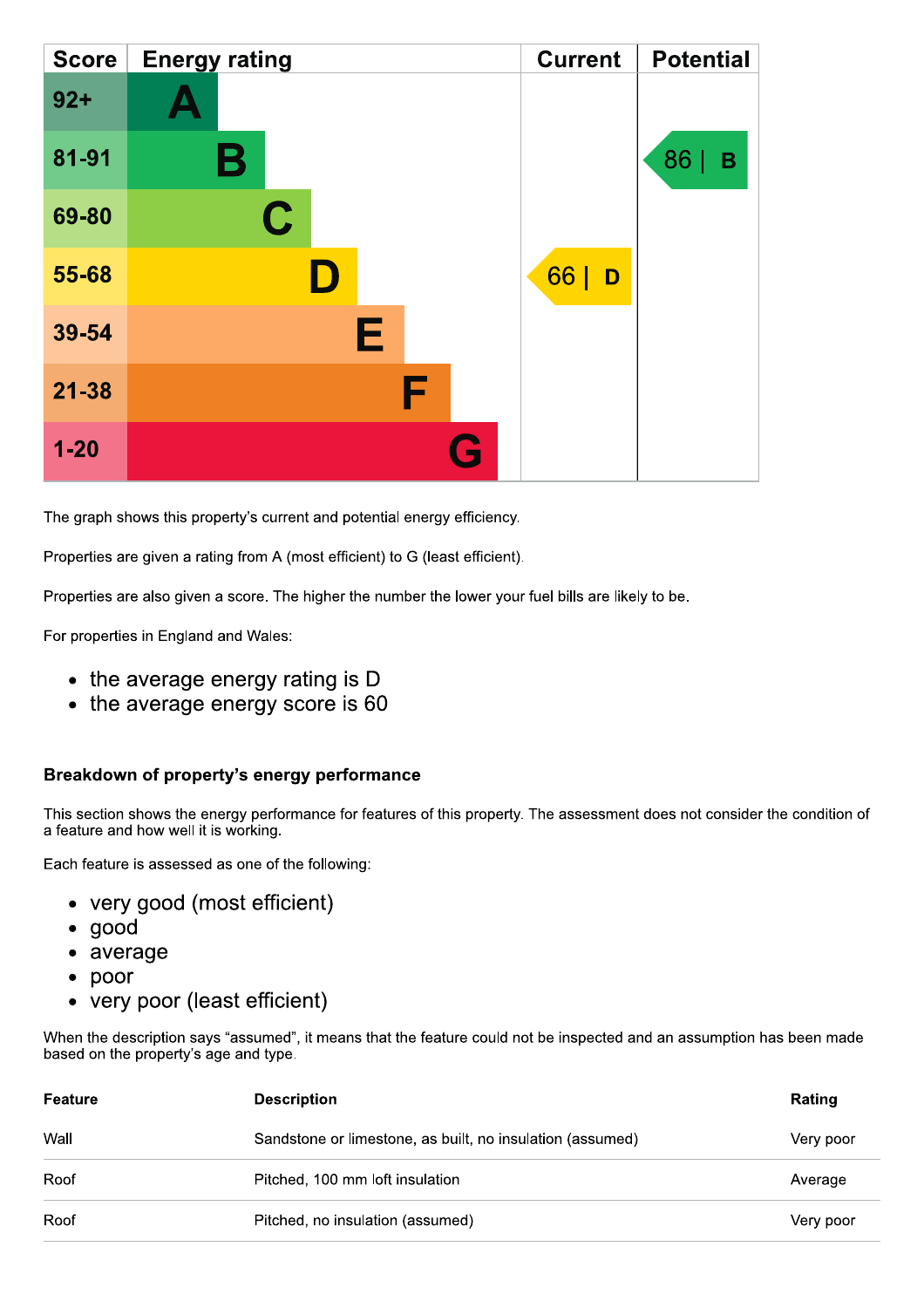| Feature              | <b>Description</b>                       | Rating    |
|----------------------|------------------------------------------|-----------|
| Window               | Mostly double glazing                    | Poor      |
| Main heating         | Boiler and radiators, mains gas          | Good      |
| Main heating control | Programmer, room thermostat and TRVs     | Good      |
| Hot water            | From main system                         | Good      |
| Lighting             | Low energy lighting in all fixed outlets | Very good |
| Floor                | Suspended, no insulation (assumed)       | N/A       |
| Secondary heating    | None                                     | N/A       |

### **Primary energy use**

The primary energy use for this property per year is 240 kilowatt hours per square metre (kWh/m2).

What is primary energy use?

# **Additional information**

Additional information about this property:

- Stone walls present, not insulated
- Dwelling has access issues for cavity wall insulation
- Dwelling may be exposed to wind-driven rain

#### **Environmental impact of this property**

One of the biggest contributors to climate change is carbon dioxide (CO2). The energy used for heating, lighting and power in our homes produces over a quarter of the UK's CO2 emissions.

### An average household produces

This property produces

3.5 tonnes of CO2

6 tonnes of CO<sub>2</sub>

### This property's potential production

1.2 tonnes of CO2

By making the recommended changes, you could reduce this property's CO2 emissions by 2.3 tonnes per year. This will help to protect the environment.

Environmental impact ratings are based on assumptions about average occupancy and energy use. They may not reflect how energy is consumed by the people living at the property.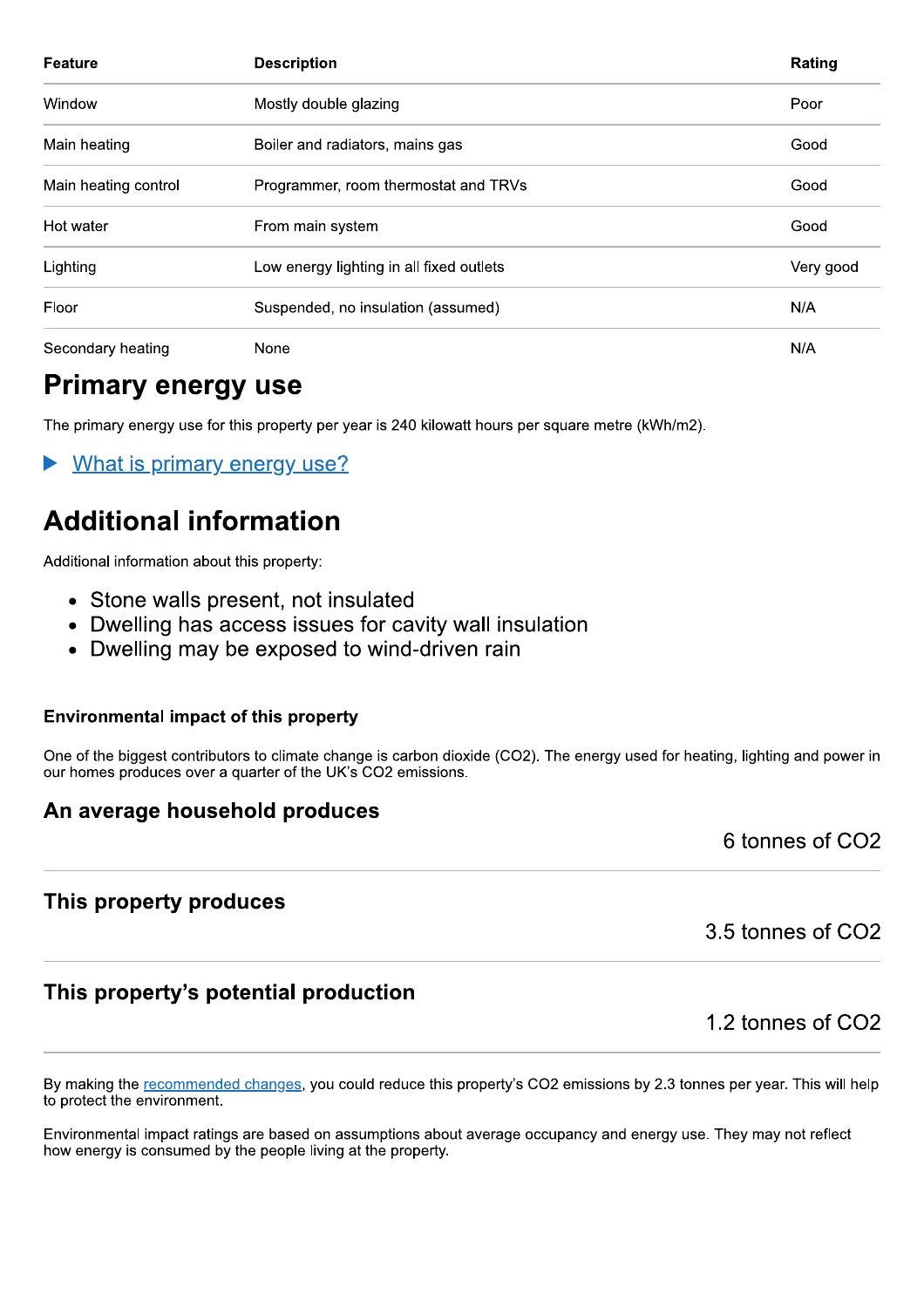#### How to improve this property's energy performance

Making any of the recommended changes will improve this property's energy efficiency.

If you make all of the recommended changes, this will improve the property's energy rating and score from  $D(66)$  to  $B(86)$ .

What is an energy rating?

# Recommendation 1: Internal or external wall insulation

Internal or external wall insulation

### **Typical installation cost**

### **Typical yearly saving**

Potential rating after carrying out recommendation 1

# **Recommendation 2: Floor insulation (suspended floor)**

Floor insulation (suspended floor)

### **Typical yearly saving**

Potential rating after carrying out recommendations 1 and 2

### **Recommendation 3: Solar water heating**

Solar water heating

### **Typical installation cost**

£4,000 - £6,000

 $74|C$ 



Potential energy rating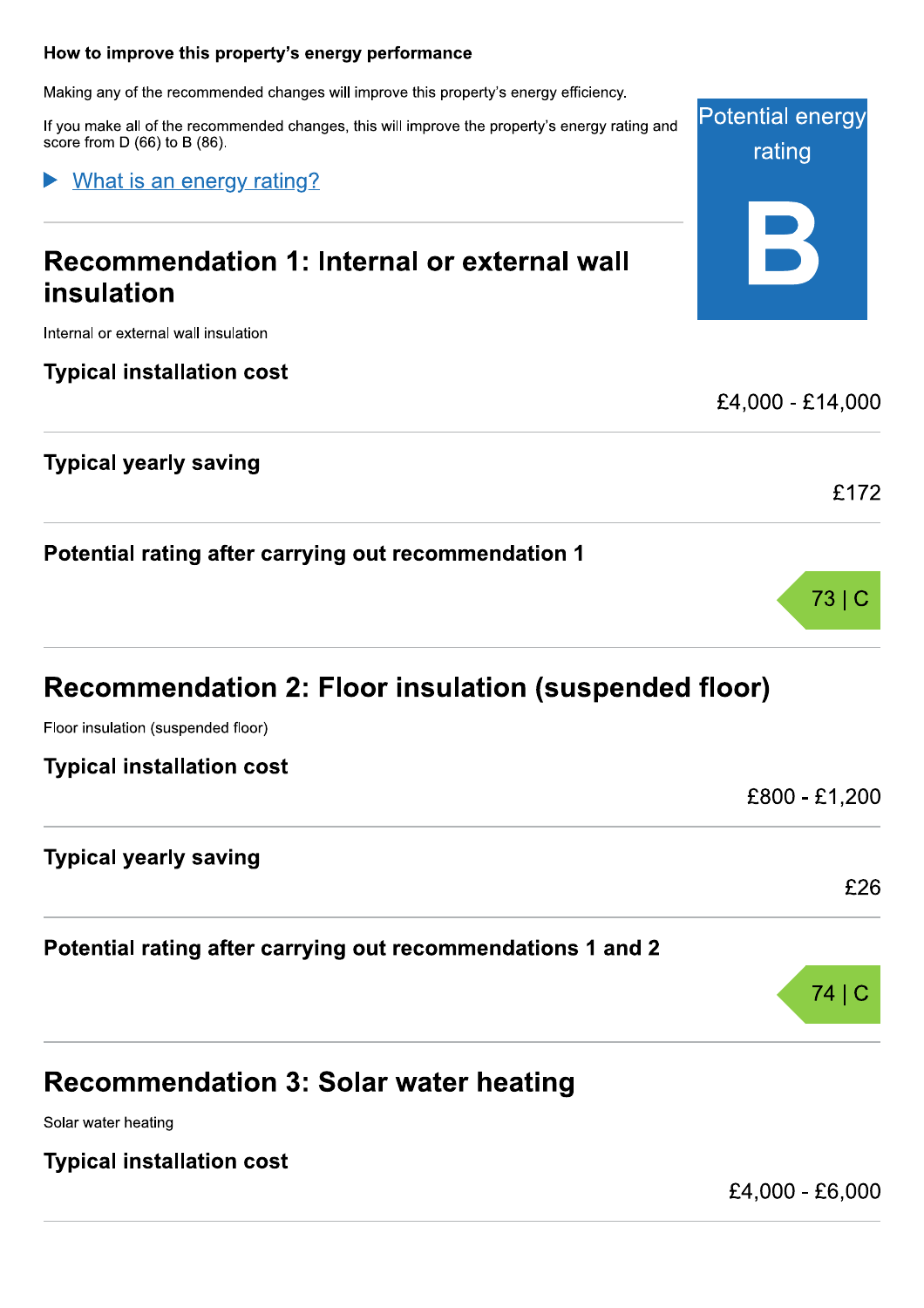| <b>Estimated yearly energy cost for this property</b>                                                   | £771            |
|---------------------------------------------------------------------------------------------------------|-----------------|
| <b>Estimated energy use and potential savings</b>                                                       |                 |
| Find energy grants and ways to save energy in your home. (https://www.gov.uk/improve-energy-efficiency) |                 |
| <b>Paying for energy improvements</b>                                                                   |                 |
| Potential rating after carrying out recommendations 1 to 4                                              | 86 B            |
|                                                                                                         | £348            |
| <b>Typical yearly saving</b>                                                                            |                 |
| <b>Typical installation cost</b>                                                                        | £3,500 - £5,500 |
| Solar photovoltaic panels                                                                               |                 |
| Recommendation 4: Solar photovoltaic panels, 2.5 kWp                                                    |                 |

Potential rating after carrying out recommendations 1 to 3

### **Potential saving**

The estimated cost shows how much the average household would spend in this property for heating, lighting and hot water. It is not based on how energy is used by the people living at the property.

The estimated saving is based on making all of the recommendations in how to improve this property's energy performance.

For advice on how to reduce your energy bills visit Simple Energy Advice (https://www.simpleenergyadvice.org.uk/).

# **Heating use in this property**

Heating a property usually makes up the majority of energy costs.

### Estimated energy used to heat this property

£28

£228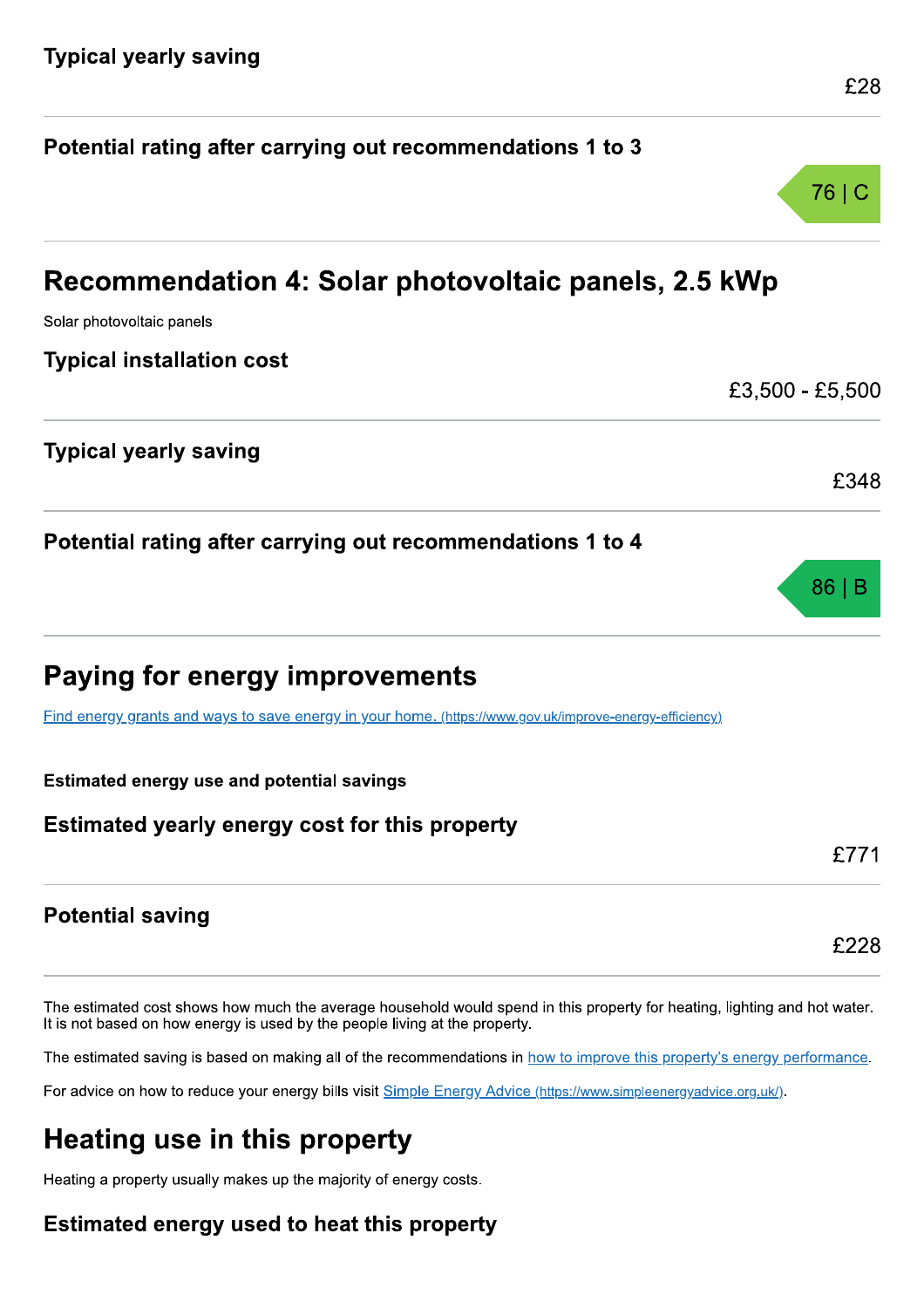### **Water heating**

### 1711 kWh per year

| Potential energy savings by installing insulation |                        |  |  |  |
|---------------------------------------------------|------------------------|--|--|--|
| <b>Type of insulation</b>                         | Amount of energy saved |  |  |  |
| Loft insulation                                   | 1025 kWh per year      |  |  |  |
| <b>Solid wall insulation</b>                      | 4093 kWh per year      |  |  |  |

You might be able to receive Renewable Heat Incentive payments (https://www.gov.uk/domestic-renewable-heat-incentive). This will help to reduce carbon emissions by replacing your existing heating system with one that generates renewable heat. The estimated energy required for space and water heating will form the basis of the payments.

#### Contacting the assessor and accreditation scheme

This EPC was created by a qualified energy assessor.

If you are unhappy about your property's energy assessment or certificate, you can complain to the assessor directly.

If you are still unhappy after contacting the assessor, you should contact the assessor's accreditation scheme.

Accreditation schemes are appointed by the government to ensure that assessors are qualified to carry out EPC assessments.

### **Assessor contact details**

### Assessor's name

**Martin Ladd** 

### **Telephone**

07973267705

### **Email**

martin@ep-c.co.uk

### **Accreditation scheme contact details**

### **Accreditation scheme** Quidos Limited

### **Assessor ID**

QUID204563